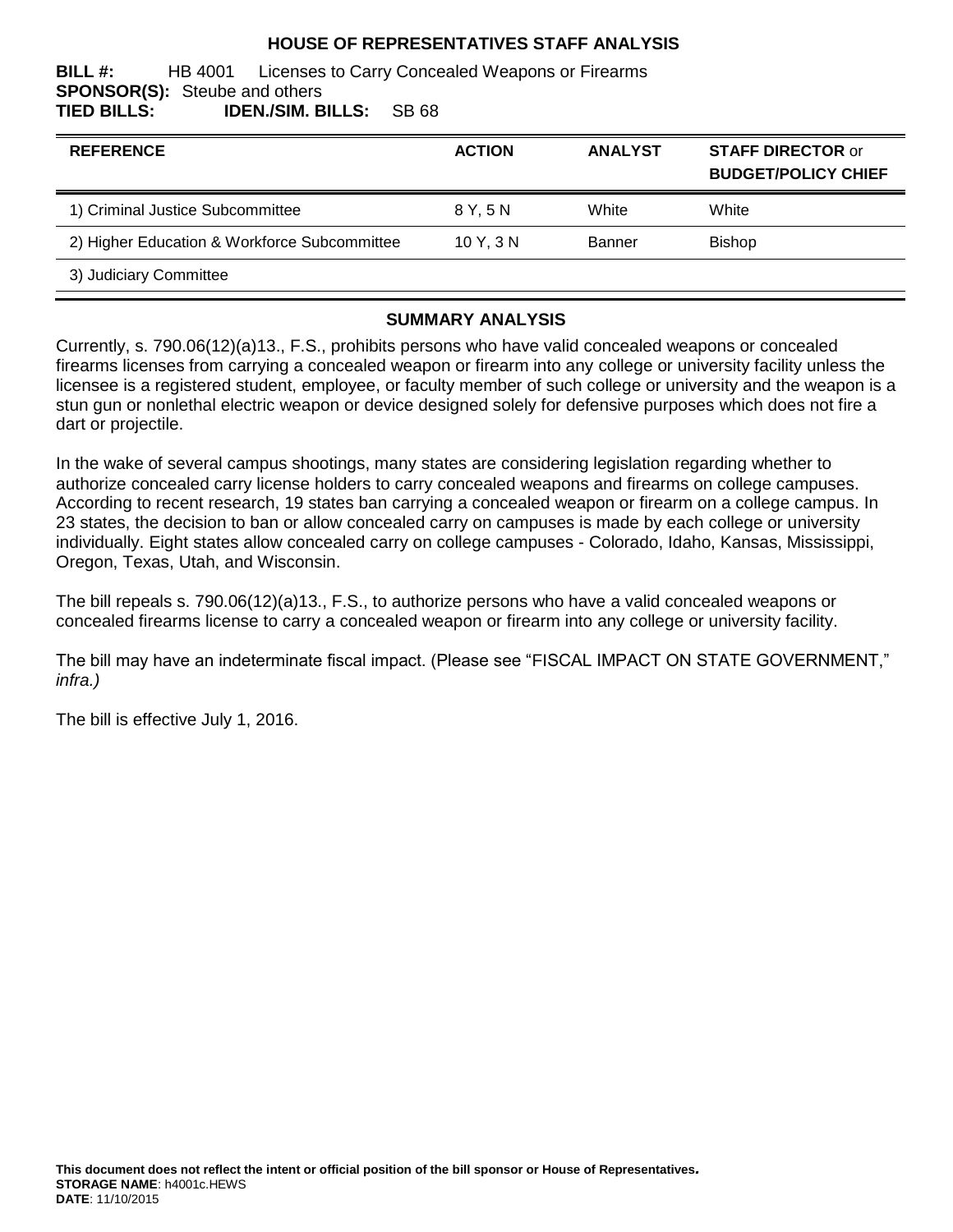### **FULL ANALYSIS**

# **I. SUBSTANTIVE ANALYSIS**

## A. EFFECT OF PROPOSED CHANGES:

## **Current Situation**

## Concealed Carry Licensure

Section 790.06, F.S., authorizes the Department of Agriculture and Consumer Services (DACS) to issue licenses to carry concealed weapons or concealed firearms to qualified applicants. For purposes of the section, "concealed weapons or concealed firearms" are defined as a handgun, electronic weapon or device, tear gas gun, knife, or billie, but not a machine gun.<sup>1</sup>

As August 31, 2015, there were 1,440,276 persons licensed to carry a concealed weapon or firearm in Florida. $2$  The age profile of concealed carry license holders is as follows:

- 260,723 license holders between the ages of 21-35;
- 370,066 license holders between the ages of 36-50;
- 451,762 license holders between the ages of 51-65; and
- 357,725 license holders age 66 and up. $3$

In order to obtain a concealed carry license, a person must complete, under oath, and submit to DACS, $4$  an application that includes:

- The name, address, place and date of birth, race, and occupation of the applicant;
- A statement that the applicant is in compliance with the criteria contained in ss. 790.06(2) and (3), F.S. (described below);
- A statement that the applicant has been furnished with a copy of ch. 790, F.S., and is knowledgeable of its provisions;
- A conspicuous warning that the application is executed under oath and that a false answer to any question, or the submission of any false document by the applicant, subjects the applicant to criminal penalties; and
- A statement that the applicant desires a concealed weapon or firearm license as a means of lawful self-defense.<sup>5</sup>

The applicant must also submit the following to DACS:

- A nonrefundable license fee not to exceed \$70 (if the applicant has not previously been issued a statewide license) or \$60 (for renewal of a statewide license);
- A full set of fingerprints administered by a law enforcement agency, DACS, or an approved tax collector;
- Documented proof of completion of a firearms safety and training course; and
- A full frontal view color photograph of the applicant taken within the preceding 30 days.<sup>6</sup>

Section 790.06(2), F.S., requires DACS to issue a concealed carry license if the applicant:

• Is a resident of the United States and a citizen of the United States or a permanent resident alien of the United States, as determined by the United States Bureau of Citizenship and Immigration Services, or is a consular security official of a foreign government that maintains diplomatic relations and treaties of commerce, friendship, and navigation with the United States

<sup>1</sup> s. 790.06(1), F.S.

<sup>2</sup> DACS, *Number of Licensees by Type as of August 31, 2015,*

<http://www.freshfromflorida.com/Divisions-Offices/Licensing/Concealed-Weapon-License/Statistical-Reports>(last visited on September 8, 2015).

<sup>3</sup> DACS, *Concealed Weapon or Firearm License Holder Profile as of August 31, 2015,*

[http://www.freshfromflorida.com/content/download/7500/118857/cw\\_holders.pdf](http://www.freshfromflorida.com/content/download/7500/118857/cw_holders.pdf) (last visited on September 8, 2015).

<sup>&</sup>lt;sup>4</sup> Section 790.0625, F.S., authorizes DACS, at its discretion, to appoint tax collectors, as defined in s. 1(d) of Art. VIII of the State Constitution, to accept applications on behalf of the Division of Licensing of the DACS for concealed weapon or firearm licenses. Such appointments are for specified locations that will best serve the public interest and convenience in applying for these licenses.

 $5$  s. 790.06(4), F.S.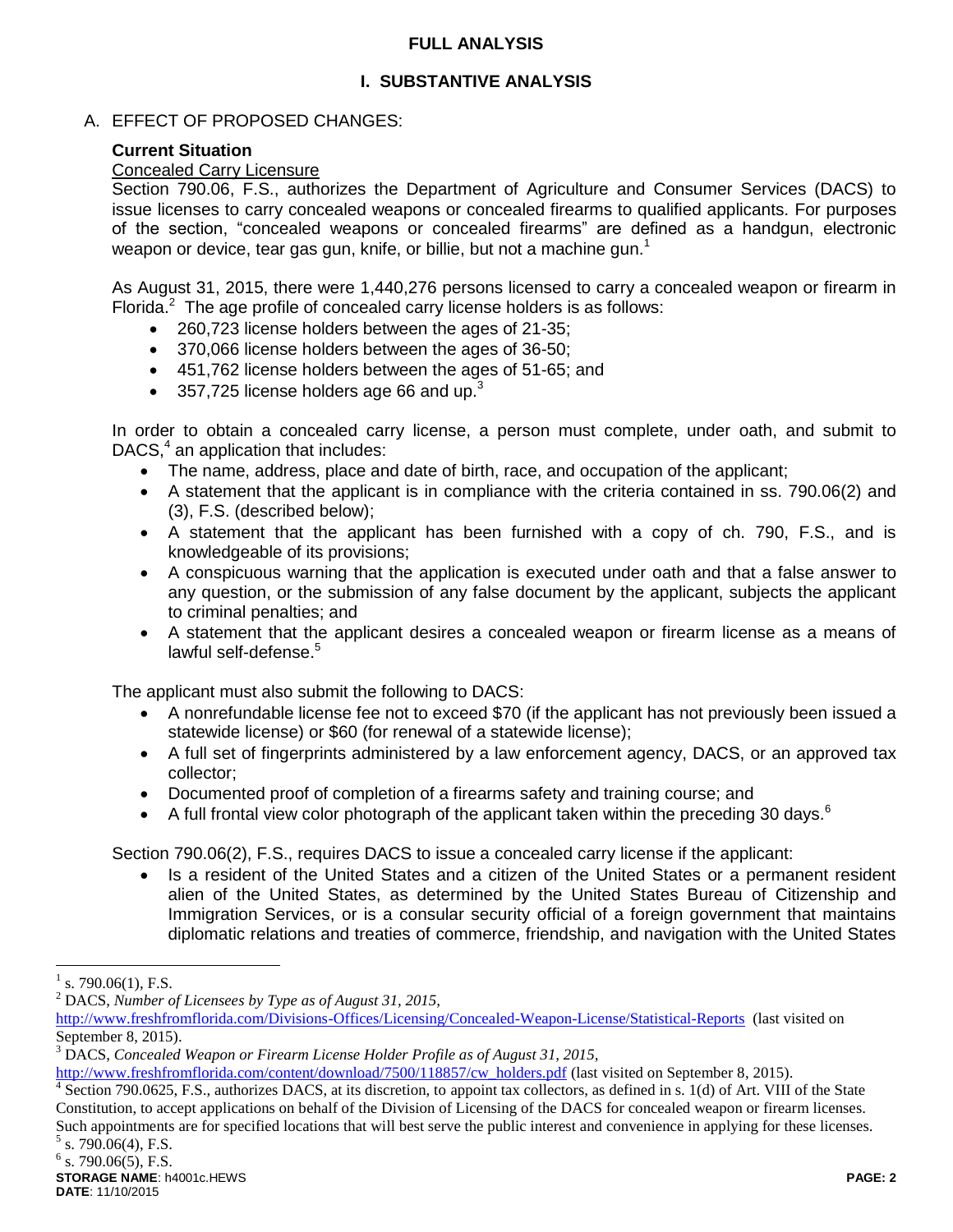and is certified as such by the foreign government and by the appropriate embassy in this country;

- Is 21 years of age or older;
- Does not suffer from a physical infirmity which prevents the safe handling of a weapon or firearm;
- Is not ineligible to possess a firearm pursuant to s. 790.23, F.S., by virtue of having been convicted of a felony;
- Has not been committed for the abuse of a controlled substance or been found guilty of a crime under the provisions of ch. 893, F.S., or similar laws of any other state relating to controlled substances within a 3-year period immediately preceding the date on which the application is submitted;
- Does not chronically and habitually use alcoholic beverages or other substances to the extent that his or her normal faculties are impaired. It is presumed that an applicant chronically and habitually uses alcoholic beverages or other substances to the extent that his or her normal faculties are impaired if the applicant has been committed under ch. 397, F.S., or under the provisions of former ch. 396, F.S., or has been convicted under s. 790.151, F.S., or has been deemed a habitual offender under s. 856.011(3), F.S., or has had two or more convictions under s. 316.193, F.S., or similar laws of any other state, within the 3-year period immediately preceding the date on which the application is submitted;
- Desires a legal means to carry a concealed weapon or firearm for lawful self-defense;
- Demonstrates competence with a firearm by completing a specified firearms safety and training course;
- Has not been adjudicated an incapacitated person under s. 744.331, F.S., or similar laws of any other state, unless 5 years have elapsed since the applicant's restoration to capacity by court order;
- Has not been committed to a mental institution under ch. 394, F.S., or similar laws of any other state, unless the applicant produces a certificate from a licensed psychiatrist that he or she has not suffered from disability for at least 5 years prior to the date of submission of the application;
- Has not had adjudication of guilt withheld or imposition of sentence suspended on any felony or misdemeanor crime of domestic violence unless 3 years have elapsed since probation or any other conditions set by the court have been fulfilled, or the record has been sealed or expunged;
- Has not been issued an injunction that is currently in force and effect and that restrains the applicant from committing acts of domestic violence or acts of repeat violence; and
- Is not prohibited from purchasing or possessing a firearm by any other provision of Florida or federal law.

DACS must deny an application if the applicant has been found guilty of, had adjudication of guilt withheld for, or had imposition of sentence suspended for one or more crimes of violence constituting a misdemeanor, unless 3 years have elapsed since probation or any other conditions set by the court have been fulfilled or the record has been sealed or expunged.<sup>7</sup>

DACS must revoke a concealed weapons or firearms license if the licensee has been found guilty of, had adjudication of guilt withheld for, or had imposition of sentence suspended for one or more crimes of violence within the preceding 3 years.<sup>8</sup>

DACS must, upon notification by a law enforcement agency, a court, or the Florida Department of Law Enforcement and subsequent written verification, suspend a concealed carry license or the processing of an application for such license if the licensee or applicant is:

- Arrested or formally charged with a crime that would disqualify such person from having a license until final disposition of the case; or
- Is issued an injunction that restrains the licensee or applicant from committing acts of domestic violence or acts of repeat violence.<sup>9</sup>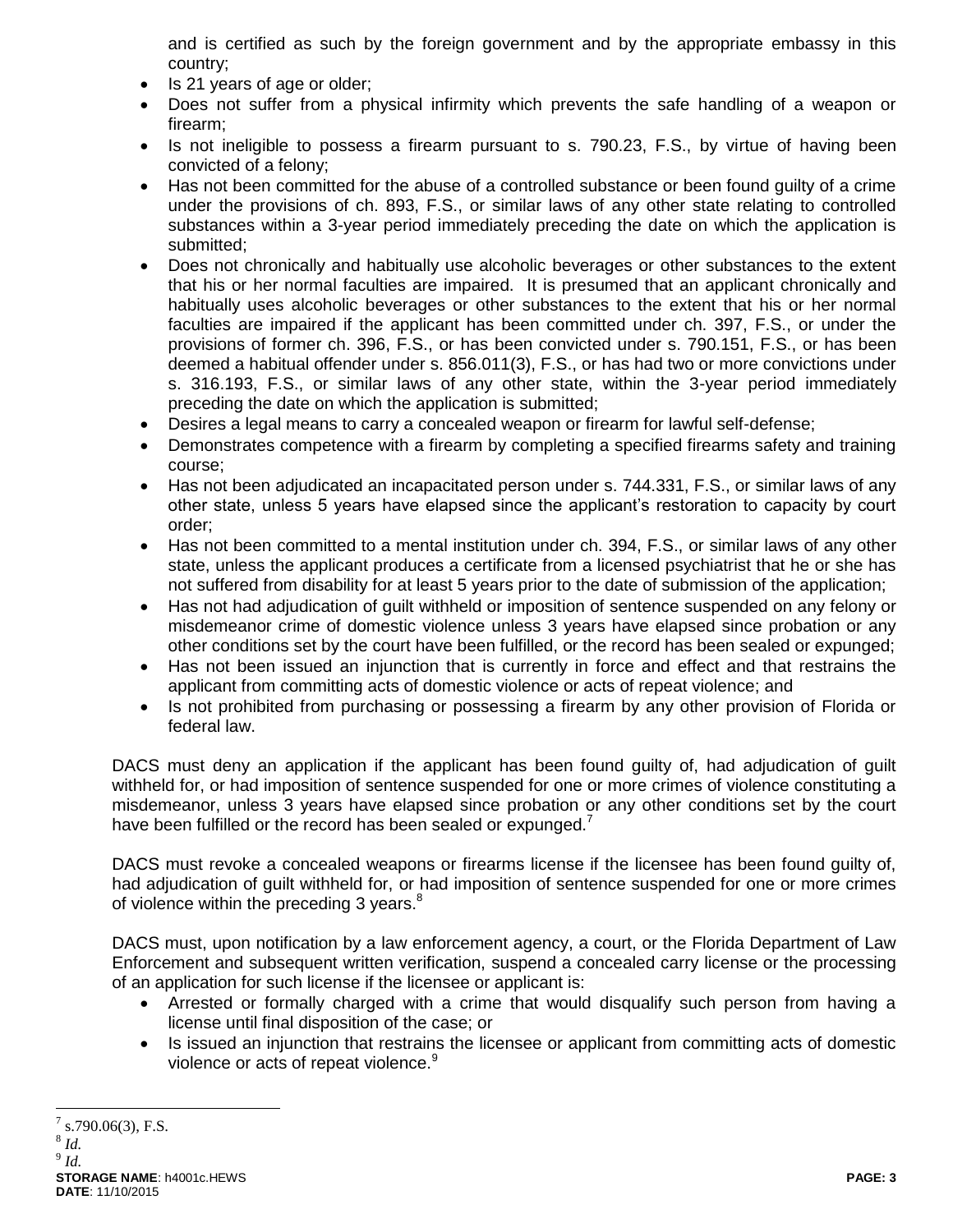In addition, DACS is required to suspend or revoke a concealed license if the licensee:

- Is found to be ineligible under the criteria set forth in s. 790.06(2), F.S.;
- Develops or sustains a physical infirmity which prevents the safe handling of a weapon or firearm;
- Is convicted of a felony which would make the licensee ineligible to possess a firearm pursuant to s. 790.23, F.S.;
- Is found guilty of a crime under the provisions of ch. 893, F.S., or similar laws of any other state, relating to controlled substances;
- Is committed as a substance abuser under ch. 397, F.S., or is deemed a habitual offender under s. 856.011(3), F.S., or similar laws of any other state;
- Is convicted of a second violation of s. 316.193, F.S., or a similar law of another state, within 3 years of a previous conviction of such section, or similar law of another state, even though the first violation may have occurred prior to the date on which the application was submitted;
- Is adjudicated an incapacitated person under s. 744.331, F.S., or similar laws of another state; or
- Is committed to a mental institution under ch. 394, F.S., or similar laws of another state.<sup>10</sup>

Concealed carry licenses are valid for 7 years from the date of issuance. Licensees must carry their license and valid identification any time they are in actual possession of a concealed weapon or firearm and display both documents upon demand by a law enforcement officer. Failure to have proper documentation and display it upon demand is a noncriminal violation punishable by a penalty of \$25, payable to the clerk of the court.<sup>11</sup>

## Locations where Concealed Carry by Licensees is Prohibited

Section 790.06(12)(a), F.S., specifies that a concealed carry license does not authorize a person to carry a concealed weapon or firearm into:

- 1. Any place of nuisance as defined in s. 823.05;
- 2. Any police, sheriff, or highway patrol station;
- 3. Any detention facility, prison, or jail;
- 4. Any courthouse;
- 5. Any courtroom, except that nothing in this section would preclude a judge from carrying a concealed weapon or determining who will carry a concealed weapon in his or her courtroom;
- 6. Any polling place;
- 7. Any meeting of the governing body of a county, public school district, municipality, or special district;
- 8. Any meeting of the Legislature or a committee thereof;
- 9. Any school, college, or professional athletic event not related to firearms;
- 10. Any elementary or secondary school facility or administration building;
- 11. Any career center;
- 12. Any portion of an establishment licensed to dispense alcoholic beverages for consumption on the premises, which portion of the establishment is primarily devoted to such purpose;
- 13. Any college or university facility unless the licensee is a registered student, employee, or faculty member of such college or university and the weapon is a stun gun or nonlethal electric weapon or device designed solely for defensive purposes and the weapon does not fire a dart or projectile;
- 14. The inside of the passenger terminal and sterile area of any airport, provided that no person shall be prohibited from carrying any legal firearm into the terminal, which firearm is encased for shipment for purposes of checking such firearm as baggage to be lawfully transported on any aircraft; or
- 15. Any place where the carrying of firearms is prohibited by federal law.

Any person who knowingly and willfully carries a concealed weapon or firearm into any of the abovelisted locations commits a second degree misdemeanor.<sup>12</sup>

 $10$ s. 790.06(10), F.S.

 $^{11}_{12}$  s. 790.06(1), F.S.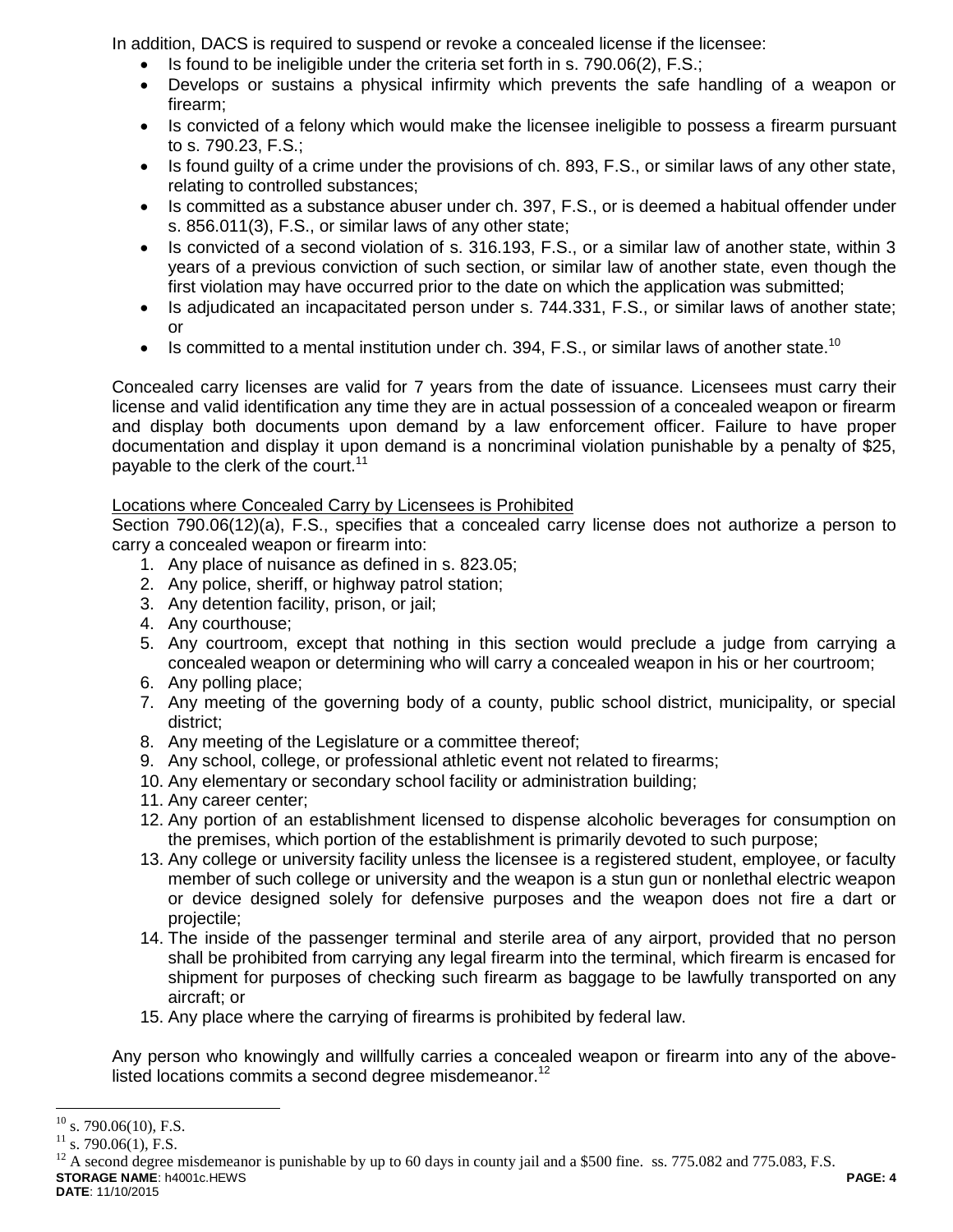Possession on School Property

Section 790.115(2)(a), F.S., prohibits any person from possessing "any firearm, electric weapon or device, destructive device, or other weapon as defined in s. 790.001(13), including a razor blade or box cutter," at a school-sponsored event or on the property of any school, school bus, or school bus stop, unless such possession is authorized in support of school-sanctioned activities or unless it is a firearm carried:

- To a firearms program, class, or function which has been approved in advance by the principal or chief administrative officer of the school as a program or class to which firearms could be carried;
- In a case to a career center having a firearms training range; or
- In a vehicle pursuant to s. 790.25(5), F.S., unless prohibited by a school district policy.<sup>13</sup>

"School" is defined to mean any preschool, elementary school, middle school, junior high school, secondary school, career center, or postsecondary school, whether public or nonpublic.<sup>14</sup>

For a violation of the prohibition, the subsection provides that it is:

- A second degree misdemeanor<sup>15</sup> for a person to store or leave a loaded firearm within the easy reach of a minor who obtains the firearm and commits a violation of the prohibition, except under specified circumstances.<sup>16</sup>
- A third degree felony<sup>17</sup> for a person to willfully and knowingly violate the prohibition by possessing any firearm, electric weapon or device, destructive device, or other weapon as defined in s. 790.001(13), F.S., including a razor blade or box cutter.<sup>18</sup>
- A second degree felony<sup>19</sup> for a person to willfully and knowingly discharge a firearm while in violation of the prohibition unless discharged for lawful defense or a lawful purpose.<sup>20</sup>

With respect to concealed carry licensees, the subsection provides that:

The penalties of this subsection shall not apply to persons licensed under s. 790.06. Persons licensed under s. 790.06 shall be punished as provided in s. 790.06(12), except that a licenseholder who unlawfully discharges a weapon or firearm on school property as prohibited by this subsection commits a felony of the second degree, punishable as provided in s. 775.082, s. 775.083, or s. 775.084.

As indicated above, s. 790.06(12), F.S., in relevant part, currently penalizes the carrying of a concealed weapon or firearm by a licensee into any college or university facility, except under specified circumstances, as a second degree misdemeanor. $21$ 

### Concealed Carry on College and University Campuses

In the wake of several campus shootings, many states are considering legislation regarding whether to permit concealed carry licensees to carry concealed weapons and firearms on college campuses. For some, these events point to a need to ease existing firearm regulations and allow concealed weapons

<sup>14</sup> *Id.*

 $13$  s. 790.115(2)(a), F.S.

<sup>15</sup> *See* Footnote 12.

 $16$  s. 790.115(2)(c)2., F.S.

<sup>&</sup>lt;sup>17</sup> A third degree felony is punishable by up to five years imprisonment and a \$5,000 fine. ss. 775.082 and 775.083, F.S.

<sup>&</sup>lt;sup>18</sup> s. 790.115(2)(b) and (c)1., F.S.

<sup>19</sup> A second degree felony is punishable by up to 15 years imprisonment and a \$10,000 fine. ss. 775.082 and 775.083, F.S.

 $20$  s. 790.115(2)(d), F.S.

<sup>21</sup> *See* Footnote 12.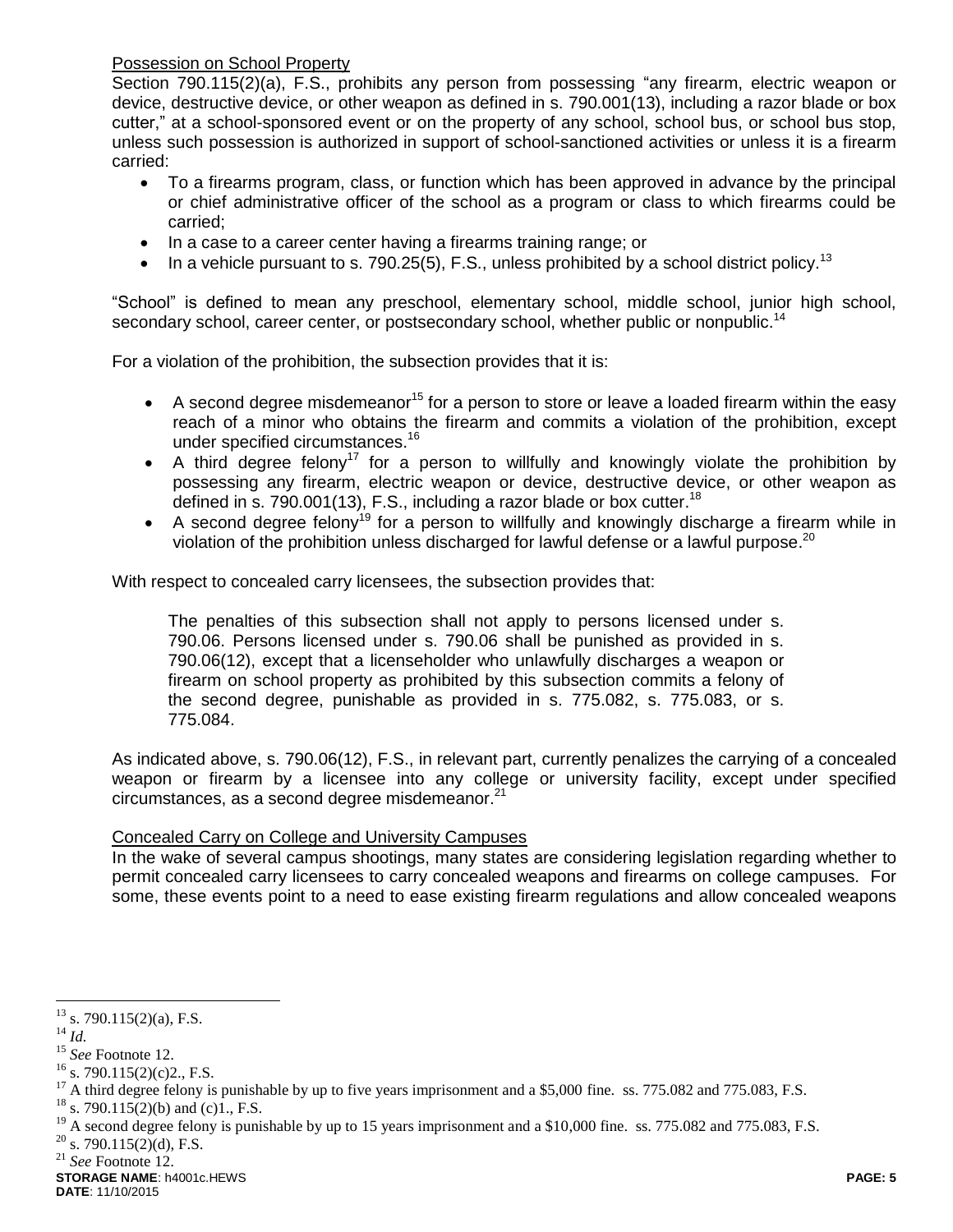and firearms on campuses. Others argue the solution is tightening restrictions to keep guns off campuses. $22$ 

Recent research indicates that 19 states ban carrying a concealed weapon or firearm on a college campus.<sup>23</sup> In 23 states, the decision to ban or allow concealed carry on campuses is made by each college or university individually.<sup>24</sup> Eight states allow concealed carry on college campuses - Colorado, Idaho, Kansas, Mississippi, Oregon, Texas, Utah, and Wisconsin.<sup>25</sup>

#### **Effect of the Bill**

The bill repeals s. 790.06(12)(a)13., F.S., to allow persons who a valid concealed carry license to carry a concealed weapon or firearm into any college or university facility.

B. SECTION DIRECTORY:

Section 1. Amends s. 790.06, F.S., relating to license to carry concealed weapon or firearm.

Section 2. Provides an effective date of July 1, 2016.

### **II. FISCAL ANALYSIS & ECONOMIC IMPACT STATEMENT**

#### A. FISCAL IMPACT ON STATE GOVERNMENT:

1. Revenues:

The bill does not appear to have any impact on state revenues.

2. Expenditures:

In its 2016 Legislative Bill Analysis, the Board of Governors states that implementation of this bill may result in an indeterminate increase in recurring and non-recurring administrative costs.

In its 2015 Legislative Bill Analysis for HB 4005 (2015), which is identical to the instant bill, the Department of Education states that the bill may have indeterminate fiscal impact on insurance premiums paid by colleges and universities.

### B. FISCAL IMPACT ON LOCAL GOVERNMENTS:

1. Revenues:

The bill does not appear to have any impact on local government revenues.

2. Expenditures:

The bill does not appear to have any impact on local government expenditures.

C. DIRECT ECONOMIC IMPACT ON PRIVATE SECTOR:

None.

<sup>22</sup> *Guns on Campus: Overview* National Conference of State Legislatures, February 23, 2015,

<http://www.ncsl.org/research/education/guns-on-campus-overview.aspx> (last visited on September 12, 2015); Texas Senate Bill 11, Enrolled (2015).

<sup>&</sup>lt;sup>23</sup> California, Florida, Georgia, Illinois, Louisiana, Massachusetts, Michigan, Missouri, Nebraska, Nevada, New Jersey, New Mexico, New York, North Carolina, North Dakota, Ohio, South Carolina, Tennessee, and Wyoming. *Id*.

<sup>&</sup>lt;sup>24</sup> Alabama, Alaska, Arizona, Arkansas, Connecticut, Delaware, Hawaii, Indiana, Iowa, Kentucky, Maine, Maryland, Minnesota, Montana, New Hampshire, Oklahoma, Pennsylvania, Rhode Island, South Dakota, Vermont, Virginia, Washington, and West Virginia. *Id*. <sup>25</sup> *Id*.